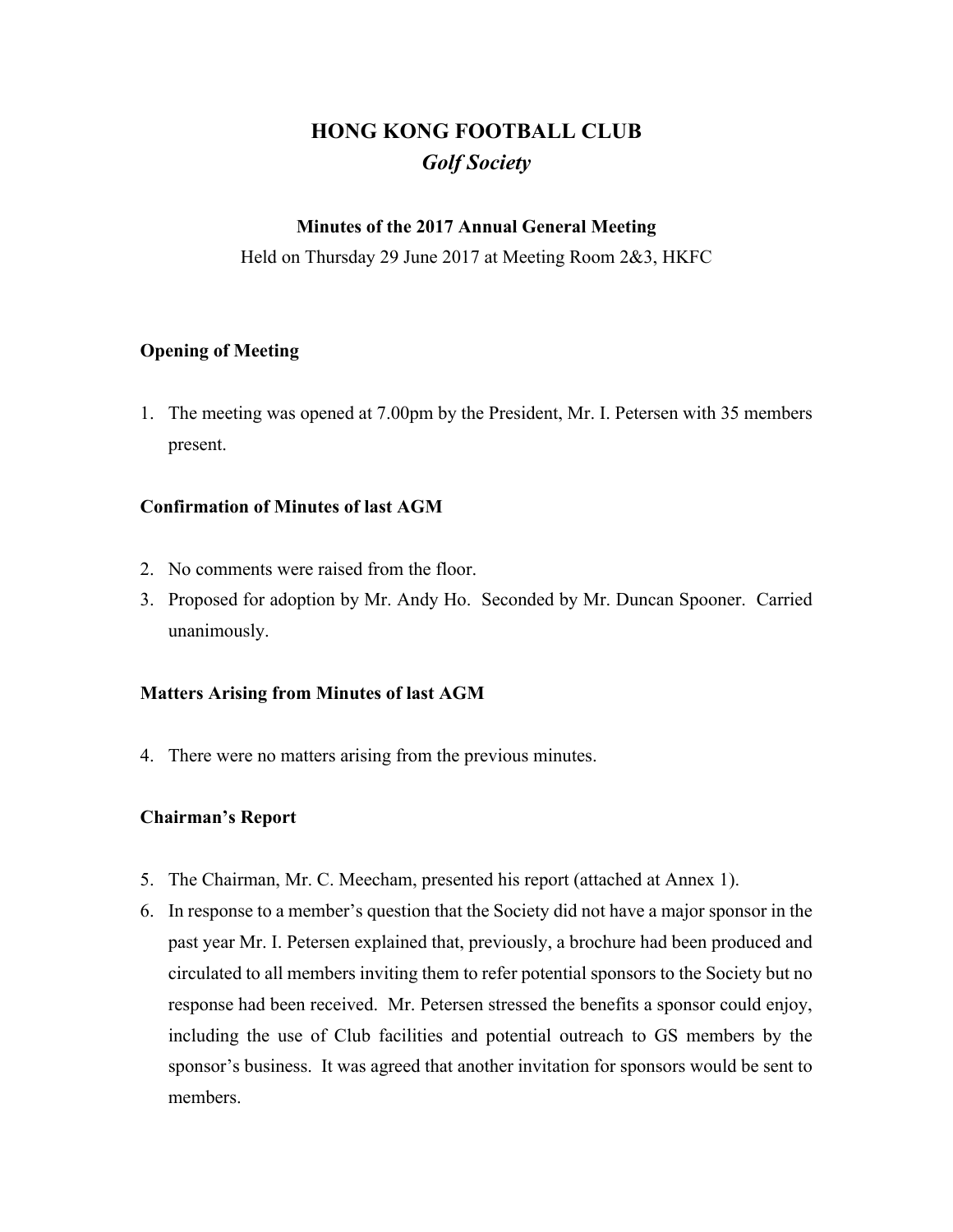7. Proposed for adoption by Mr. Richard Neish. Seconded by Ms. Angela Koo. Carried unanimously.

#### **Accounts**

- 8. Mr. J. Suttie, Treasurer presented his report (attached at Annex 2). A member asked about the net cost of \$17,886 incurred by a golf event, 'The Petersen Texas Scramble'. Mr. J. Suttie explained that about 40 members participated in this event which had been held at the Hong Kong Golf Club in Fanling and assured members that, similar to all other golf events, the usual 30% subsidy on green fees had been applied and transport had been provided, adding that Mr. I. Petersen had donated the silver trophy. Mr. I. Petersen added that the event marked a big gain for the GS as it was the first time that the GS had been allowed to play at the Hong Kong Golf Club as a Society at a reasonable group rate. This event was open to all GS members to join. Furthermore, because of its team scramble format and evenly matched teams, all participants of all abilities had equal opportunities to compete and win. He went on to clarify that the cost of the dinner at the Golf Club on the occasion had been charged to members' individual accounts.
- 9. Adoption of the accounts was proposed by Mr. Dallas Reid. Seconded by Mr. Phil Head. Carried unanimously.

#### **Election of Officers**

10. The President explained that nominations for positions on the committee for the coming year had been posted on the Society's notice boards. Nominations of other candidates had also been invited from all members. Prior to the deadline, two nominations were received for the posts of 'S&RSC representative' and 'General Officer'. Ballots would be conducted for these two posts as there were more candidates than positions, with two standing for the single S&RSC Representative position and four standing for the three General Officer positions. Mr. Andy Ho and Mr. Richard Neish, former GS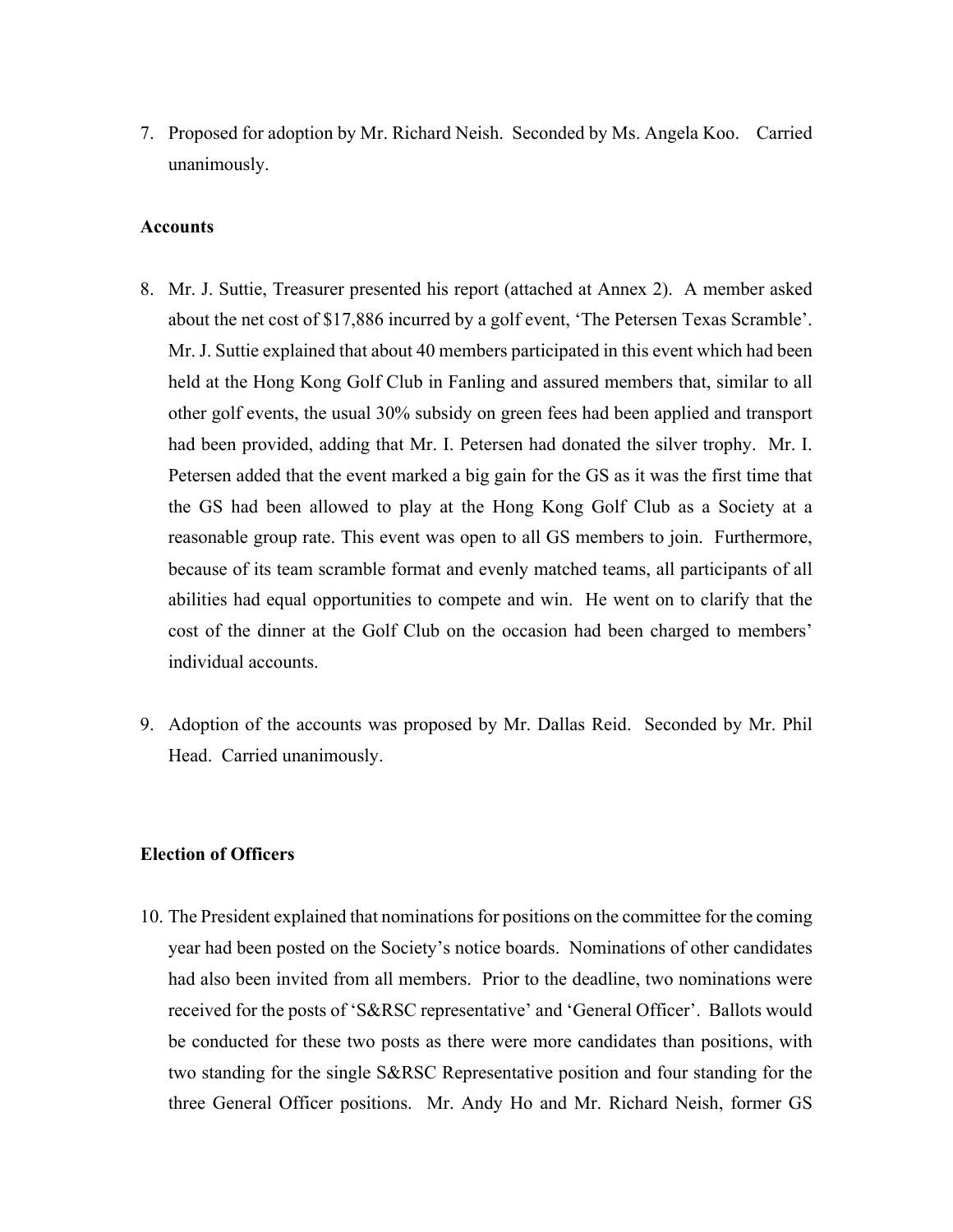Chairman and President, were proposed as scrutineers to oversee counting of the ballots and this was agreed by the meeting. The Secretary then read out the list of those posts where only one member had been nominated. The meeting agreed that all of these positions could be voted up on en bloc as there was only one candidate for each:

| Post For Which | Nominee Name  | Nominee     | Proposer      | Propose | Seconder         | Seconder    |
|----------------|---------------|-------------|---------------|---------|------------------|-------------|
| Nominated      |               | <b>HKFC</b> | Name          | r HKFC  | Name             | <b>HKFC</b> |
|                |               | Number      |               | Number  |                  | Number      |
| President      | Ian Petersen  | P415        | Chris Meecham | M995    | Ivan Yuen        | Y194        |
| Chairman       | Dallas Reid   | R265        | Ian Petersen  | P415    | Chris            | M995        |
|                |               |             |               |         | Meecham          |             |
| Secretary      | Ivan Yuen     | Y194        | Dallas Reid   | R265    | Ian Petersen     | P415        |
| Treasurer      | James Suttie  | S559        | Dallas Reid   | R265    | Ivan Yuen        | Y194        |
| Captain        | Terry Wright. | W01023      | Jim Suttie    | S559    | Chris<br>Meecham | M995        |

The above positions were elected by a show of hands.

- 11. Mr. Chris Meecham (M995) [proposed by Ms. Mary Soo (S532), seconded by Mr. Dallas Reid (R2650)] & Ms. Allyson Ko (K376) [proposed by Ms. Peggy Chan (W540), seconded by Mr. Kevin Tse (T0476)], were the nominees for the post of 'S&RSC representative'. They were each given two minutes to introduce themselves to the meeting.
- 12. Ms. Desiree Wong (W729) [proposed by Mr. Ian Petersen (P415), seconded by Mr. Ivan Yuen (Y194)], Ms. Mary Soo (S532) [proposed by Mr. Dallas Reid (R265), seconded by Mr. Ivan Yuen (Y194)] & Ms. Peggy Chan (W540) [proposed by Ms. Allyson Ko (K376), seconded by Ms. Lucia Lee (T04760)], nominees for the post of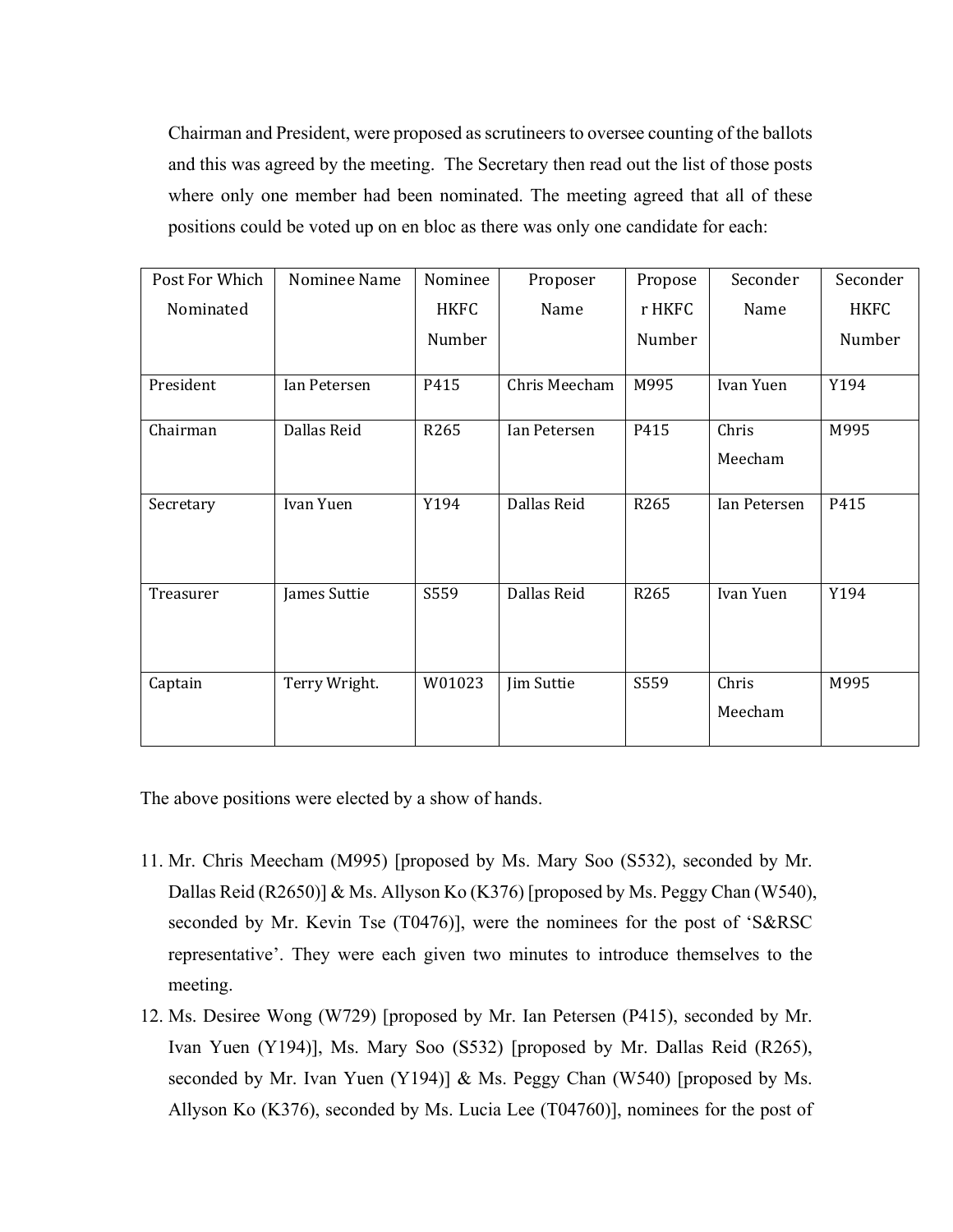'General Officer', were each given two minutes to introduce themselves to the meeting. Mr. I. Petersen spoke on behalf of Mr. Darren McEntee (M01100) [proposed by Mr. Ian Petersen (P415), seconded by Mr. Chris Meecham (M995)], who the last nominee for the post of 'General Officer' as Mr. McEntee was not able to attend the meeting as he was overseas.

- 13. Ballot forms were then handed out to all members present to allow them to vote for the candidates for the S&RSC and General Officer positions. Members then completed their voting forms and passed them to the two scrutineers.
- 14. The Meeting was then adjourned to allow the scrutineers to count the votes.
- 15. The meeting was reconvened at 7:45 pm when the scrutineers, Messrs Ho and Neish, handed the voting results to Mr. Petersen. Mr. I. Petersen then thanked all candidates for putting themselves forward to serve on the GS Committee. He then announced the results of the elections: Mr. Chris Meecham was elected to fill the post of 'S&RSC representative' while Ms. Desiree Wong, Ms. Mary Soo and Mr. Darren McEntee were elected to fill the three posts of 'General Officer'.

#### **Any Other Business**

16. There was no other business.

#### **Close of Meeting**

17. There being no further questions or other business, the meeting ended at 7.50 pm.

| Ian Petersen   | Chris Meecham | Margaret Man |
|----------------|---------------|--------------|
| Hon. President | Chairman      | Secretary    |
| Golf Society   | Golf Society  | Golf Society |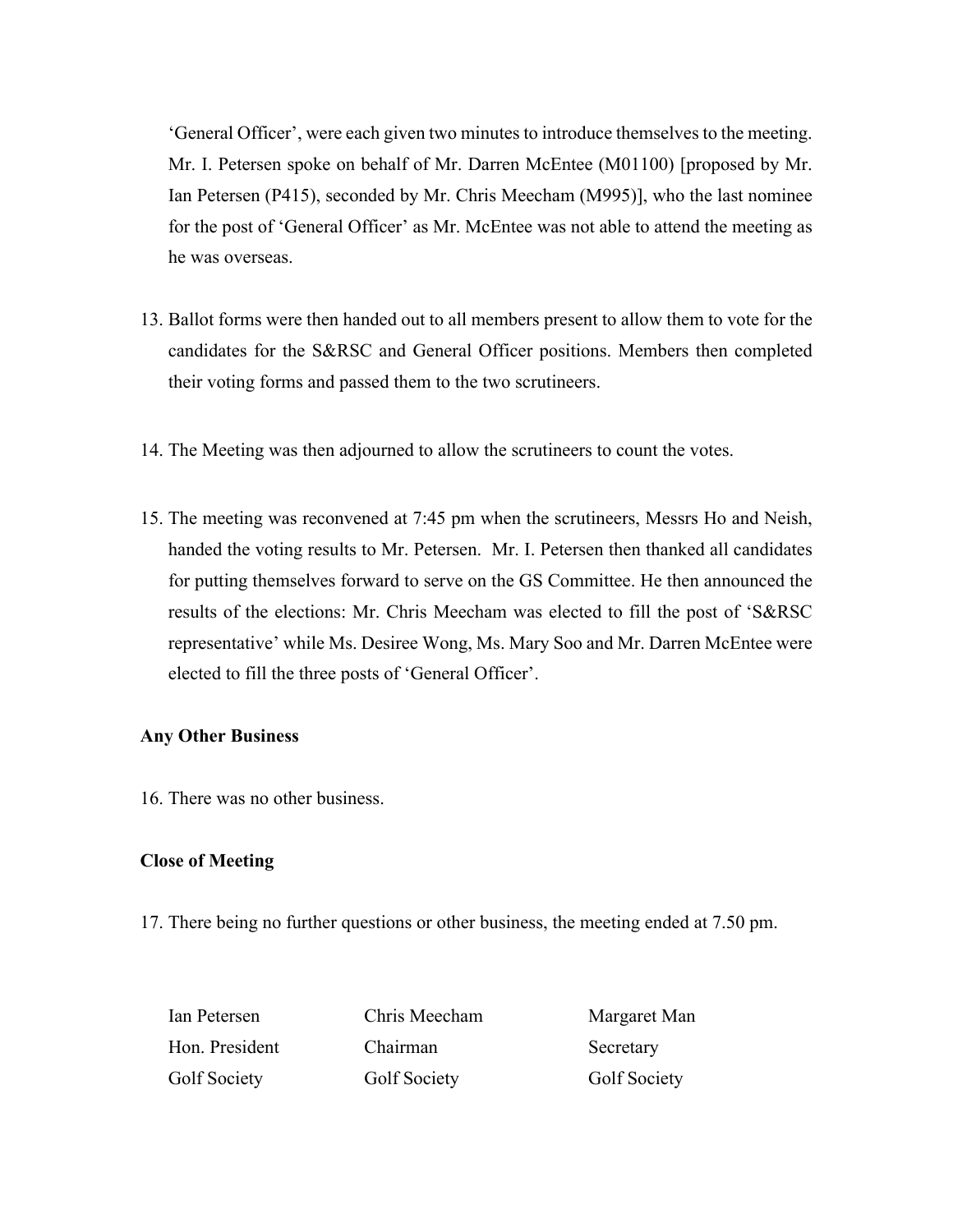### **Annex 1**

### **The Hong Kong Football Club Golf Society**

### **Chairman's Report to AGM**

- The Golf Society continues to provide the Hong Kong Football Club's members with the opportunity to take advantage of exceptional value golf throughout the year. For a membership fee of just \$750 per annum, or just \$62.50 a month, our members appreciate that this represents less than a single round of golf if they book a debenture at Macau or Lotus Hills.
- For those of a more competitive nature, the Society provides subsidized rates at any of our twice-monthly golf tournaments. These are organized to accommodate golfers of all abilities and those with restricted timetables: we arrange mid-week, Saturday or Sunday fixtures, or even full weekend getaways. The locations also vary, with the majority taking place in Hong Kong or southern China, but we are happy to look at venturing further afield. If a group of golfers are also keen to travel further afield, we are happy to see if we can help organize overseas tours.
- Finally, we now have possibly the strongest golf team(s) in Hong Kong, for which another 40 or 50 players have been called on to play for during the year. Over the last twelve months, despite not having a golf course to call our own, we managed to organize 9 matches, of which we won 7 and drawn 1.
- As well as our own events, we also encourage our members to participate in competitions organized in the region as or when they arise. Through our newly revamped and comprehensive website (*www.hkfcgolf.com.hk*), we have forged a closer partnership with the Hong Kong Golf Association (HKGA), who organize their own tournaments.
- The website now contains detailed information on the large number of Hong Kong Football Club's reciprocal clubs around the world that have golfing facilities. We also include the rules of golf, so we strongly suggest that members of all abilities make use of the site as much as possible.
- We encourage all of our members to join the HKGA via the Society or directly in order to obtain handicaps and handicap cards. Such cards are very useful when visiting golf clubs, as many clubs require proof of handicaps as a condition of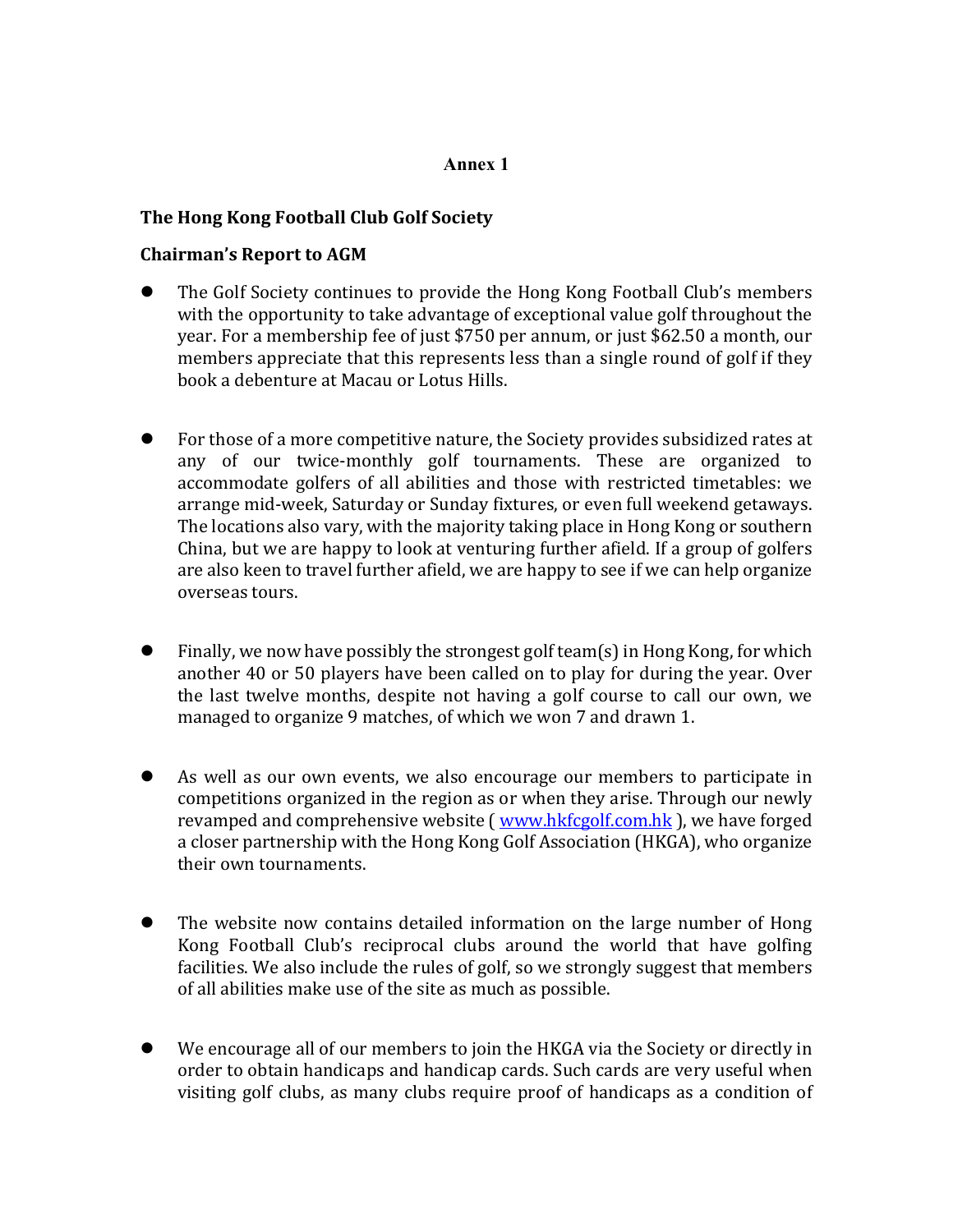being given permission to play. Only members who have valid HKGA handicaps are eligible to compete in our competitions, or to represent the Society in matches. Members can post their scores online directly using the GHIN facility on the Hong Kong Golf Association's website **www.hkga.com.** Members without such handicaps are welcome to join our events to play socially but they are unable to compete for the main prizes, although they are still eligible to win the longest drive and nearest the pin awards.

A further benefit of being a member of our Society is that our members can enjoy 30% discounts on golf equipment purchased from TaylorMade outlets in Hong Kong.

#### **Annex 2**

## **Hong Kong Football Club Golf Society Hon. Treasurer's Report to AGM**

The attached accounts reflect the financial position of the Society as at end of March 2017.

The accounts are straightforward and to a large degree self explanatory. I would therefore like to take this opportunity to highlight some items of general interest.

For the financial year 2016/2017 the Society made a surplus of HK\$44,423 compared to a loss of HK\$53,686 in the prior year.

The income of the Society decreased from HK\$754,403, from the prior year, to HK\$716,755 for the 2016/2017 financial year.

This was due to a net reduction of 63 members as the number of 57 new members was more than offset by 120 leaving members bringing the total membership of the Society to a total of 855 at the end of March 2017.

However expenditure reduced from HK\$808,088 to HK\$672,332. This is mainly due to:

l A reduction in the cost of golf matches of HK\$72,345, as the number of matches